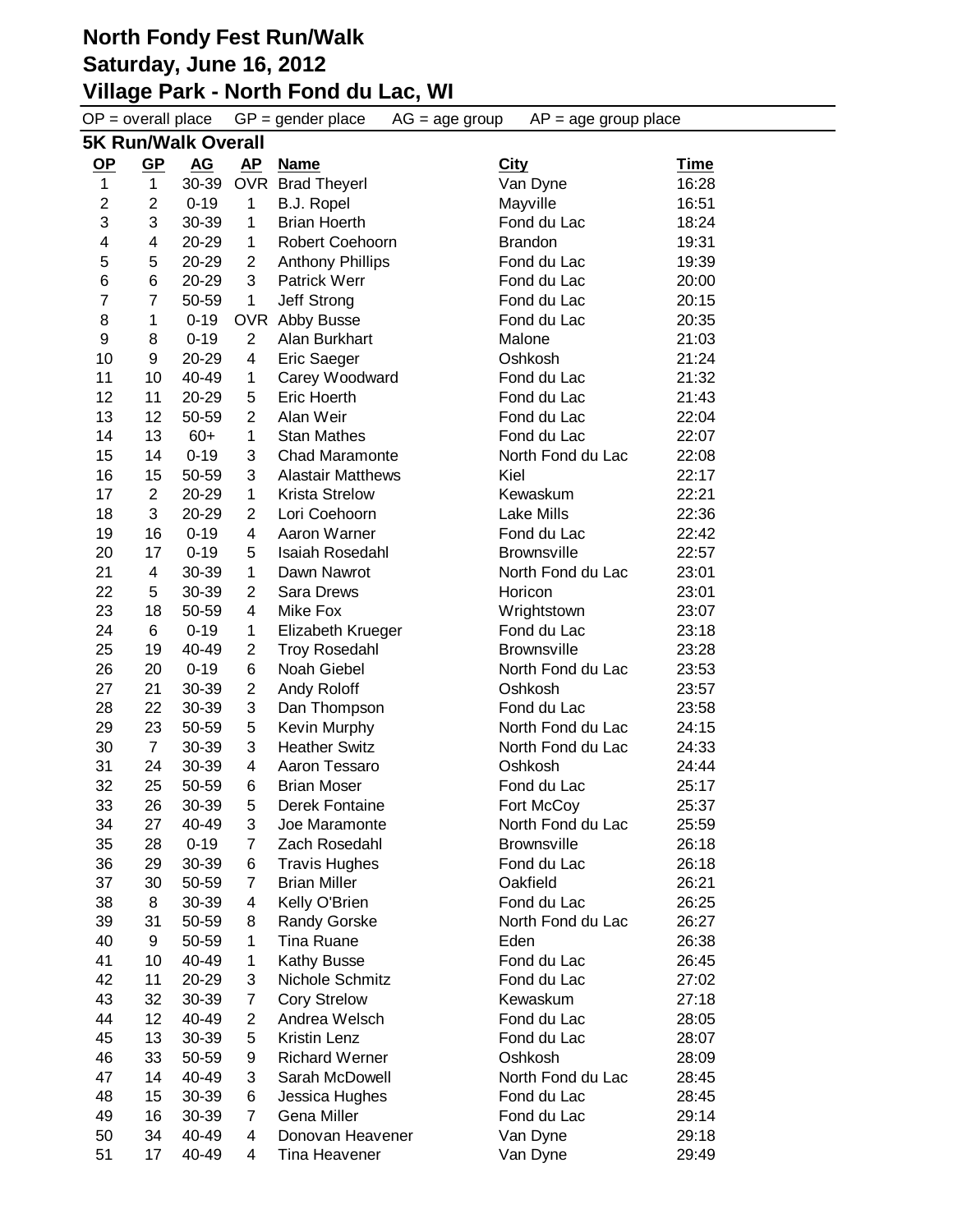| 52 | 35             | 40-49    | 5              | Aaron Sadoff            | North Fond du Lac | 29:57 |
|----|----------------|----------|----------------|-------------------------|-------------------|-------|
| 53 | 36             | 40-49    | 6              | John Lemke              | North Fond du Lac | 30:07 |
| 54 | 18             | 30-39    | 8              | Marsha Boelter          | Markesan          | 30:36 |
| 55 | 19             | 30-39    | 9              | J. Karls                | Menasha           | 30:50 |
| 56 | 20             | 50-59    | $\overline{2}$ | Janet Tetzloff          | Sandy, VT         | 30:56 |
| 57 | 21             | 50-59    | 3              | Susan Strong            | Fond du Lac       | 32:47 |
| 58 | 22             | 30-39    | 10             | Karina Liegl            | Lomira            | 34:06 |
| 59 | 23             | 40-49    | 5              | Pam Rupert              | Van Dyne          | 34:07 |
| 60 | 37             | $0 - 19$ | 8              | Conner Fox              | Wrightstown       | 34:32 |
| 61 | 1              | 60-69    | W              | <b>Gary Soldner</b>     | Fox Lake          | 35:11 |
| 62 | 24             | 50-59    | 4              | Lynn Gates              | Neenah            | 35:15 |
| 63 | 25             | $0 - 19$ | $\overline{2}$ | Sydney Keen             | Appleton          | 36:03 |
| 64 | 38             | $0 - 19$ | 9              | Josh Stephani           | Fond du Lac       | 36:19 |
| 65 | 39             | 40-49    | $\overline{7}$ | Ken Stephani            | Fond du Lac       | 36:20 |
| 66 | 40             | 30-39    | 8              | Kenneth Oie, Jr.        | North Fond du Lac | 38:09 |
| 67 | 41             | $60+$    | $\overline{2}$ | <b>Robert Kirst</b>     | Kewaskum          | 41:20 |
| 68 | 1              | 50-59    | W              | Cindy Blank             | Oshkosh           | 43:02 |
| 69 | $\overline{2}$ | 40-49    | W              | Pam Hall                | Fond du Lac       | 43:04 |
| 70 | 3              | 30-39    | W              | Sarah Depies            | Fond du Lac       | 44:01 |
| 71 | 4              | 40-49    | W              | <b>Tracy Hettenhaus</b> | North Fond du Lac | 47:26 |
| 72 | 5              | 30-39    | W              | <b>Teresa Mielkie</b>   | North Fond du Lac | 47:26 |
| 73 | 6              | 50-59    | W              | Laura King              | Fond du Lac       | 49:59 |
| 74 | $\overline{7}$ | $60+$    | W              | Nancy Zupke             | North Fond du Lac | 50:00 |
| 75 | 8              | $60+$    | W              | Elaine Weinberger       | North Fond du Lac | 50:01 |
| 76 | 9              | 30-39    | W              | Kirsten Schuchardt      | Van Dyne          | 50:46 |
| 77 | 10             | 50-59    | W              | Maureen Schuchardt      | Fond du Lac       | 50:47 |
| 78 | $\overline{2}$ | 30-39    | W              | <b>Bruiser Gross</b>    | Oshkosh           | 51:07 |
| 79 | 11             | 50-59    | W              | Chris Cushman           | Oshkosh           | 51:08 |
| 80 | 3              | 30-39    | W              | <b>Walter Nawrot</b>    | North Fond du Lac | 51:29 |
| 81 | 12             | 20-29    | W              | <b>Callie Gaffney</b>   | North Fond du Lac | 54:36 |
| 82 | 13             | 20-29    | W              | <b>Blair Tilleman</b>   | North Fond du Lac | 54:38 |
|    |                |          |                |                         |                   |       |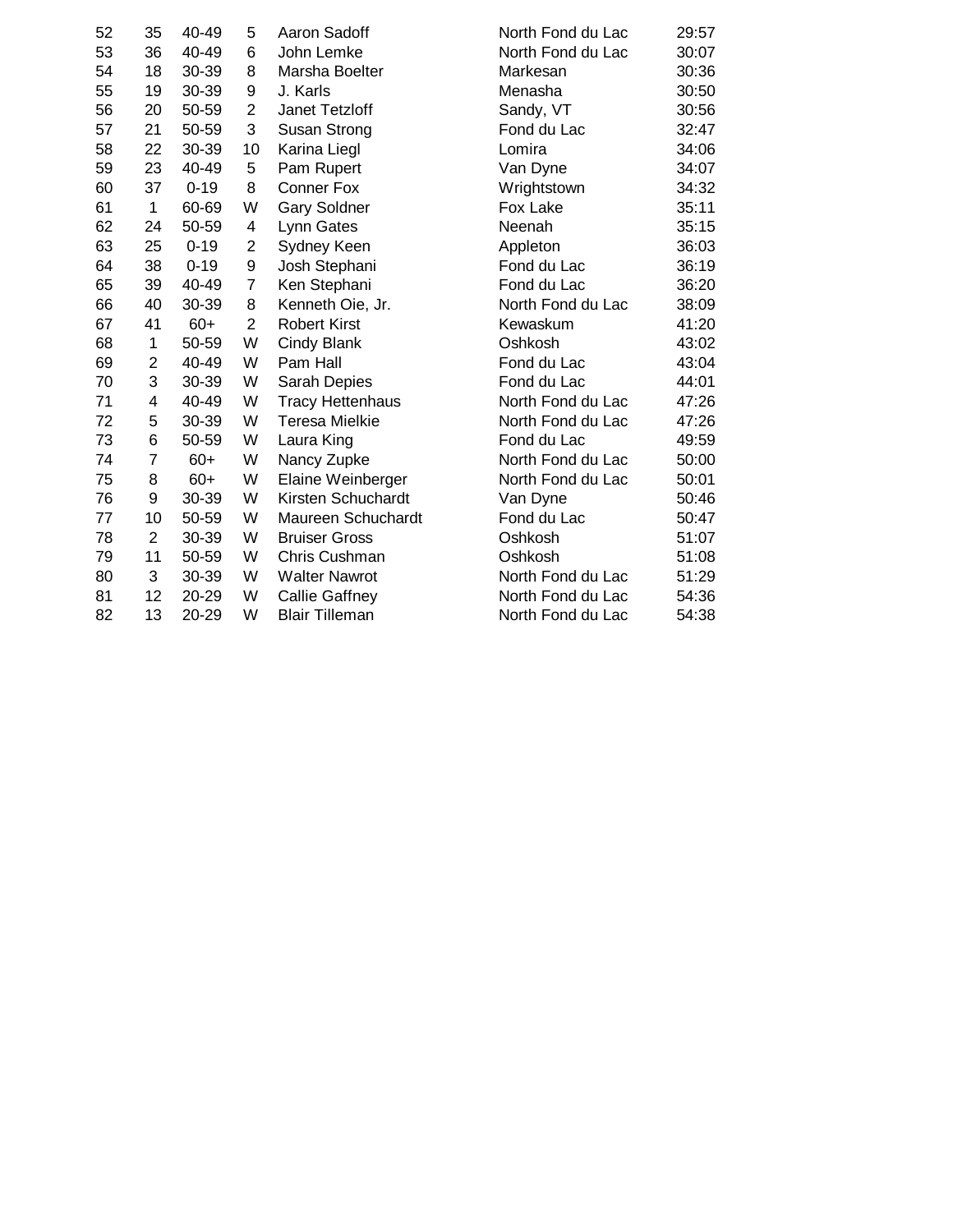| $OP = overall place$ |                |           | $GP = gender place$ | $AP = age$ group place<br>$AG = age$ group |             |                   |             |
|----------------------|----------------|-----------|---------------------|--------------------------------------------|-------------|-------------------|-------------|
|                      | 5K Run Female  |           |                     |                                            |             |                   |             |
| $OP$                 | $GP$           | <u>AG</u> | AP                  | <b>Name</b>                                | <b>City</b> |                   | <u>Time</u> |
| 8                    | $\mathbf{1}$   | $0 - 19$  |                     | OVR Abby Busse                             |             | Fond du Lac       | 20:35       |
| 17                   | $\overline{2}$ | 20-29     | 1                   | <b>Krista Strelow</b>                      |             | Kewaskum          | 22:21       |
| 18                   | 3              | 20-29     | 2                   | Lori Coehoorn                              |             | Lake Mills        | 22:36       |
| 21                   | 4              | 30-39     | 1                   | Dawn Nawrot                                |             | North Fond du Lac | 23:01       |
| 22                   | 5              | 30-39     | 2                   | <b>Sara Drews</b>                          |             | Horicon           | 23:01       |
| 24                   | 6              | $0 - 19$  | 1                   | Elizabeth Krueger                          |             | Fond du Lac       | 23:18       |
| 30                   | 7              | 30-39     | 3                   | <b>Heather Switz</b>                       |             | North Fond du Lac | 24:33       |
| 38                   | 8              | 30-39     | 4                   | Kelly O'Brien                              |             | Fond du Lac       | 26:25       |
| 40                   | 9              | 50-59     | 1                   | <b>Tina Ruane</b>                          |             | Eden              | 26:38       |
| 41                   | 10             | 40-49     | 1                   | Kathy Busse                                |             | Fond du Lac       | 26:45       |
| 42                   | 11             | 20-29     | 3                   | Nichole Schmitz                            |             | Fond du Lac       | 27:02       |
| 44                   | 12             | 40-49     | $\overline{2}$      | Andrea Welsch                              |             | Fond du Lac       | 28:05       |
| 45                   | 13             | 30-39     | 5                   | Kristin Lenz                               |             | Fond du Lac       | 28:07       |
| 47                   | 14             | 40-49     | 3                   | Sarah McDowell                             |             | North Fond du Lac | 28:45       |
| 48                   | 15             | 30-39     | 6                   | Jessica Hughes                             |             | Fond du Lac       | 28:45       |
| 49                   | 16             | 30-39     | 7                   | Gena Miller                                |             | Fond du Lac       | 29:14       |
| 51                   | 17             | 40-49     | 4                   | Tina Heavener                              |             | Van Dyne          | 29:49       |
| 54                   | 18             | 30-39     | 8                   | Marsha Boelter                             |             | Markesan          | 30:36       |
| 55                   | 19             | 30-39     | 9                   | J. Karls                                   |             | Menasha           | 30:50       |
| 56                   | 20             | 50-59     | $\overline{2}$      | Janet Tetzloff                             |             | Sandy, VT         | 30:56       |
| 57                   | 21             | 50-59     | 3                   | Susan Strong                               |             | Fond du Lac       | 32:47       |
| 58                   | 22             | 30-39     | 10                  | Karina Liegl                               |             | Lomira            | 34:06       |
| 59                   | 23             | 40-49     | 5                   | Pam Rupert                                 |             | Van Dyne          | 34:07       |
| 62                   | 24             | 50-59     | 4                   | Lynn Gates                                 |             | Neenah            | 35:15       |
| 63                   | 25             | $0 - 19$  | 2                   | Sydney Keen                                |             | Appleton          | 36:03       |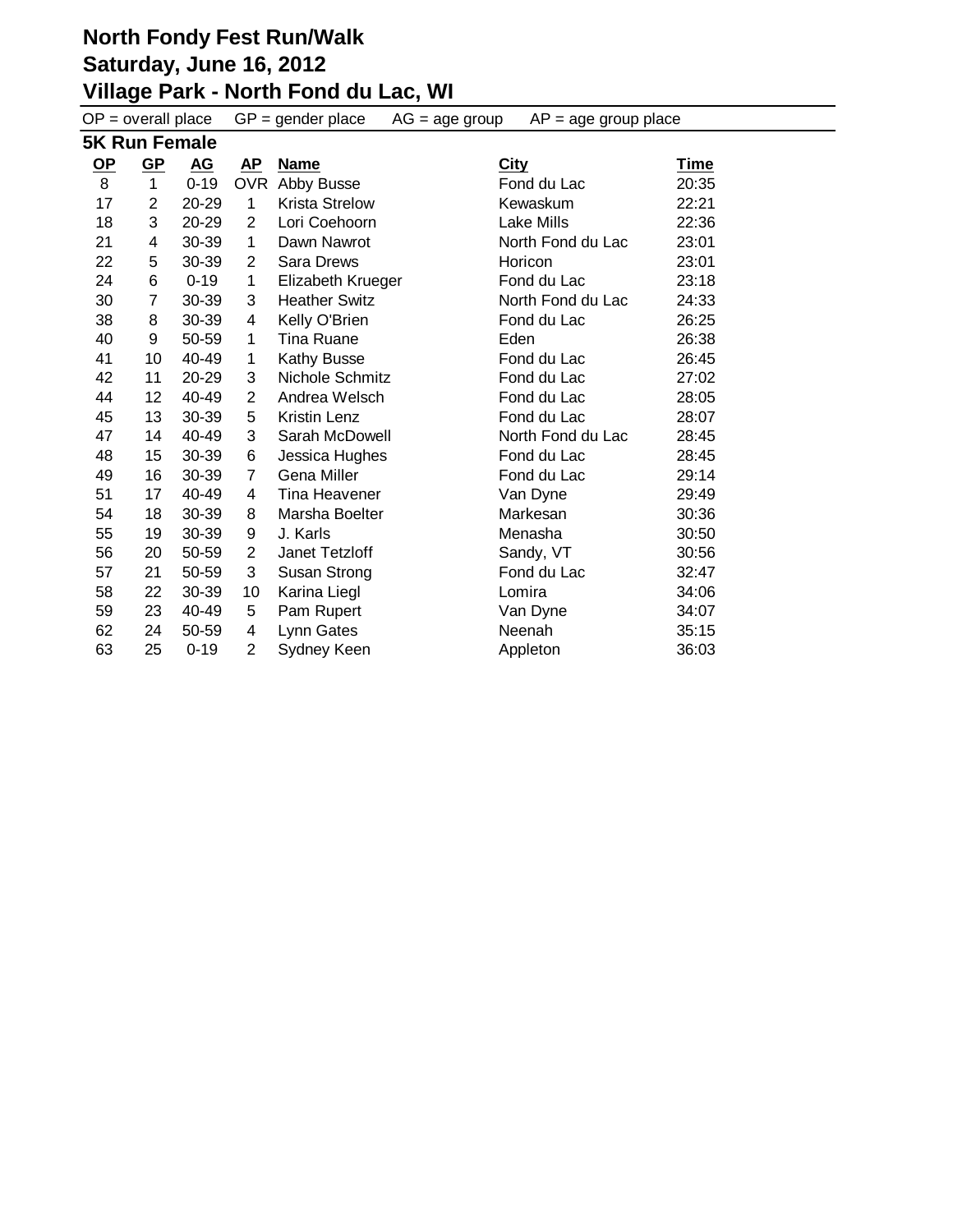# **North Fondy Fest Run/Walk Saturday, June 16, 2012 Village Park - North Fond du Lac, WI**<br>OB - <u>Olarall place CB - sonder place</u> AG - 200

| $OP = overall place$ |                    | $GP = gender place$ |                | $AG = age$ group<br>$AP = age$ group place |             |                    |             |
|----------------------|--------------------|---------------------|----------------|--------------------------------------------|-------------|--------------------|-------------|
|                      | <b>5K Run Male</b> |                     |                |                                            |             |                    |             |
| $OP$                 | $GP$               | <u>AG</u>           | <u>AP</u>      | <b>Name</b>                                | <b>City</b> |                    | <u>Time</u> |
| $\mathbf{1}$         | $\mathbf{1}$       | 30-39               |                | OVR Brad Theyerl                           |             | Van Dyne           | 16:28       |
| 2                    | $\overline{2}$     | $0 - 19$            | $\mathbf{1}$   | B.J. Ropel                                 |             | Mayville           | 16:51       |
| 3                    | 3                  | 30-39               | 1              | <b>Brian Hoerth</b>                        |             | Fond du Lac        | 18:24       |
| 4                    | 4                  | 20-29               | 1              | Robert Coehoorn                            |             | <b>Brandon</b>     | 19:31       |
| 5                    | 5                  | 20-29               | $\overline{2}$ | <b>Anthony Phillips</b>                    |             | Fond du Lac        | 19:39       |
| 6                    | 6                  | 20-29               | 3              | <b>Patrick Werr</b>                        |             | Fond du Lac        | 20:00       |
| $\overline{7}$       | 7                  | 50-59               | $\mathbf 1$    | Jeff Strong                                |             | Fond du Lac        | 20:15       |
| 9                    | 8                  | $0 - 19$            | $\overline{2}$ | Alan Burkhart                              |             | Malone             | 21:03       |
| 10                   | 9                  | 20-29               | 4              | <b>Eric Saeger</b>                         |             | Oshkosh            | 21:24       |
| 11                   | 10                 | 40-49               | 1              | Carey Woodward                             |             | Fond du Lac        | 21:32       |
| 12                   | 11                 | 20-29               | 5              | Eric Hoerth                                |             | Fond du Lac        | 21:43       |
| 13                   | 12                 | 50-59               | $\overline{2}$ | Alan Weir                                  |             | Fond du Lac        | 22:04       |
| 14                   | 13                 | $60+$               | $\mathbf{1}$   | <b>Stan Mathes</b>                         |             | Fond du Lac        | 22:07       |
| 15                   | 14                 | $0 - 19$            | 3              | <b>Chad Maramonte</b>                      |             | North Fond du Lac  | 22:08       |
| 16                   | 15                 | 50-59               | 3              | <b>Alastair Matthews</b>                   | Kiel        |                    | 22:17       |
| 19                   | 16                 | $0 - 19$            | 4              | Aaron Warner                               |             | Fond du Lac        | 22:42       |
| 20                   | 17                 | $0 - 19$            | 5              | <b>Isaiah Rosedahl</b>                     |             | <b>Brownsville</b> | 22:57       |
| 23                   | 18                 | 50-59               | 4              | Mike Fox                                   |             | Wrightstown        | 23:07       |
| 25                   | 19                 | 40-49               | $\overline{2}$ | <b>Troy Rosedahl</b>                       |             | <b>Brownsville</b> | 23:28       |
| 26                   | 20                 | $0 - 19$            | 6              | Noah Giebel                                |             | North Fond du Lac  | 23:53       |
| 27                   | 21                 | 30-39               | $\overline{2}$ | Andy Roloff                                |             | Oshkosh            | 23:57       |
| 28                   | 22                 | 30-39               | 3              | Dan Thompson                               |             | Fond du Lac        | 23:58       |
| 29                   | 23                 | 50-59               | 5              | Kevin Murphy                               |             | North Fond du Lac  | 24:15       |
| 31                   | 24                 | 30-39               | 4              | Aaron Tessaro                              |             | Oshkosh            | 24:44       |
| 32                   | 25                 | 50-59               | 6              | <b>Brian Moser</b>                         |             | Fond du Lac        | 25:17       |
| 33                   | 26                 | 30-39               | 5              | Derek Fontaine                             |             | Fort McCoy         | 25:37       |
| 34                   | 27                 | 40-49               | 3              | Joe Maramonte                              |             | North Fond du Lac  | 25:59       |
| 35                   | 28                 | $0 - 19$            | 7              | Zach Rosedahl                              |             | <b>Brownsville</b> | 26:18       |
| 36                   | 29                 | 30-39               | 6              | <b>Travis Hughes</b>                       |             | Fond du Lac        | 26:18       |
| 37                   | 30                 | 50-59               | 7              | <b>Brian Miller</b>                        |             | Oakfield           | 26:21       |
| 39                   | 31                 | 50-59               | 8              | Randy Gorske                               |             | North Fond du Lac  | 26:27       |
| 43                   | 32                 | 30-39               | 7              | <b>Cory Strelow</b>                        |             | Kewaskum           | 27:18       |
| 46                   | 33                 | 50-59               | 9              | <b>Richard Werner</b>                      |             | Oshkosh            | 28:09       |
| 50                   | 34                 | 40-49               | 4              | Donovan Heavener                           |             | Van Dyne           | 29:18       |
| 52                   | 35                 | 40-49               | 5              | Aaron Sadoff                               |             | North Fond du Lac  | 29:57       |
| 53                   | 36                 | 40-49               | 6              | John Lemke                                 |             | North Fond du Lac  | 30:07       |
| 60                   | 37                 | $0 - 19$            | 8              | Conner Fox                                 |             | Wrightstown        | 34:32       |
| 64                   | 38                 | $0 - 19$            | 9              | Josh Stephani                              |             | Fond du Lac        | 36:19       |
| 65                   | 39                 | 40-49               | 7              | Ken Stephani                               |             | Fond du Lac        | 36:20       |
| 66                   | 40                 | 30-39               | 8              | Kenneth Oie, Jr.                           |             | North Fond du Lac  | 38:09       |
| 67                   | 41                 | $60+$               | $\overline{2}$ | <b>Robert Kirst</b>                        |             | Kewaskum           | 41:20       |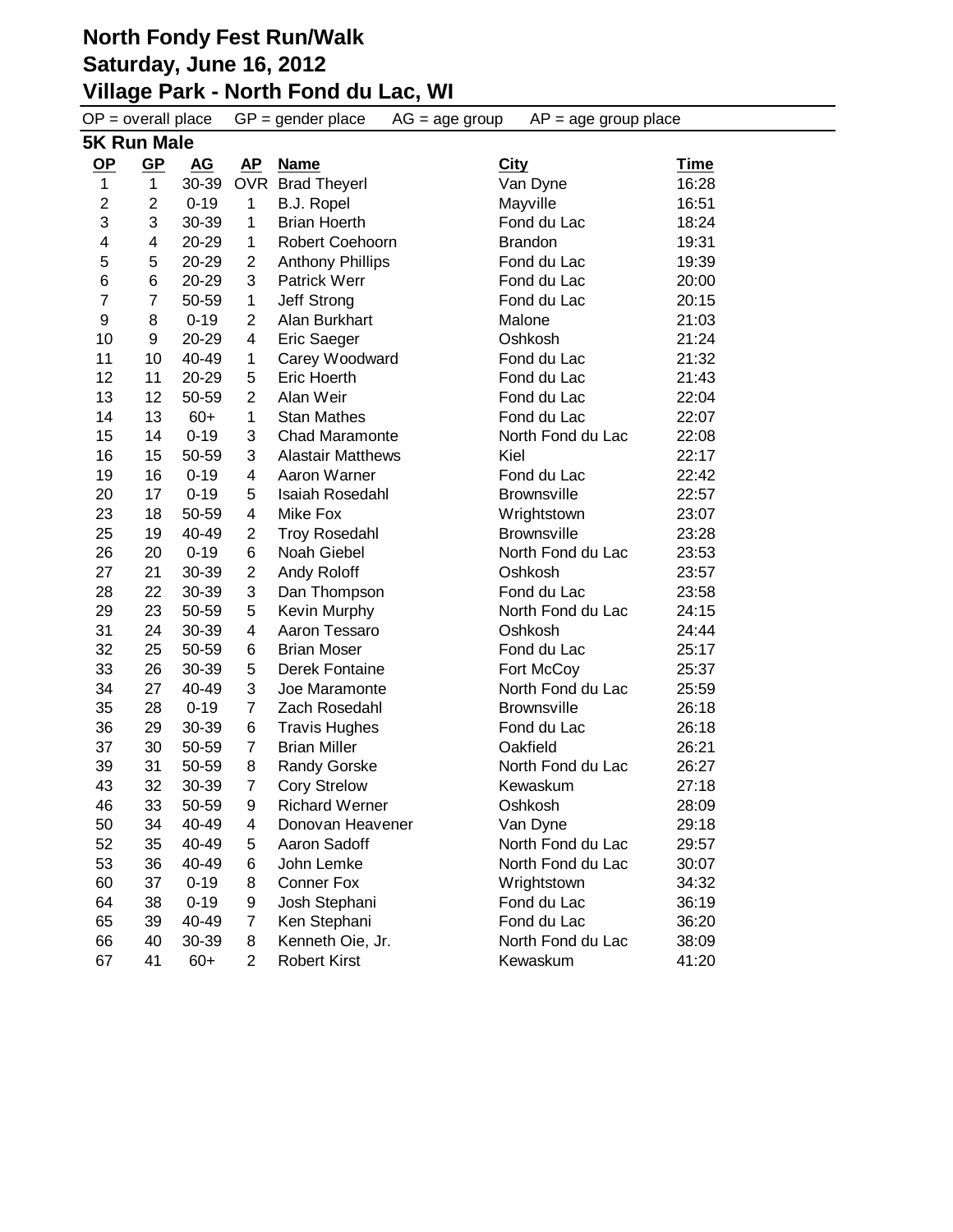| $OP = overall place$ |                |                       | $GP = gender place$ | $AP = age$ group place<br>$AG = age$ group |                   |       |
|----------------------|----------------|-----------------------|---------------------|--------------------------------------------|-------------------|-------|
|                      |                | <b>5K Walk Female</b> |                     |                                            |                   |       |
| <u>OP</u>            | $GP$           | <b>AG</b>             | <b>AP</b>           | <b>Name</b>                                | <b>City</b>       | Time  |
| 68                   | 1              | 50-59                 | W                   | Cindy Blank                                | Oshkosh           | 43:02 |
| 69                   | $\overline{2}$ | 40-49                 | W                   | Pam Hall                                   | Fond du Lac       | 43:04 |
| 70                   | 3              | 30-39                 | W                   | Sarah Depies                               | Fond du Lac       | 44:01 |
| 71                   | 4              | 40-49                 | W                   | <b>Tracy Hettenhaus</b>                    | North Fond du Lac | 47:26 |
| 72                   | 5              | $30-39$               | W                   | <b>Teresa Mielkie</b>                      | North Fond du Lac | 47:26 |
| 73                   | 6              | 50-59                 | W                   | Laura King                                 | Fond du Lac       | 49:59 |
| 74                   | 7              | $60+$                 | W                   | Nancy Zupke                                | North Fond du Lac | 50:00 |
| 75                   | 8              | $60+$                 | W                   | Elaine Weinberger                          | North Fond du Lac | 50:01 |
| 76                   | 9              | $30-39$               | W                   | Kirsten Schuchardt                         | Van Dyne          | 50:46 |
| 77                   | 10             | 50-59                 | W                   | Maureen Schuchardt                         | Fond du Lac       | 50:47 |
| 79                   | 11             | 50-59                 | W                   | Chris Cushman                              | Oshkosh           | 51:08 |
| 81                   | 12             | $20 - 29$             | W                   | Callie Gaffney                             | North Fond du Lac | 54:36 |
| 82                   | 13             | 20-29                 | W                   | <b>Blair Tilleman</b>                      | North Fond du Lac | 54:38 |

#### **North Fondy Fest Run/Walk Saturday, June 16, 2012**

### **Village Park - North Fond du Lac, WI**

|                     |    |           |           | $OP = overall place$ $GP = gender place$ | $AG = age$ group | $AP = age$ group place |             |  |
|---------------------|----|-----------|-----------|------------------------------------------|------------------|------------------------|-------------|--|
| <b>5K Walk Male</b> |    |           |           |                                          |                  |                        |             |  |
| <u>OP</u>           | GP | <u>AG</u> | <u>AP</u> | <b>Name</b>                              | <b>City</b>      |                        | <b>Time</b> |  |
| 61                  |    | 60-69     | W         | Gary Soldner                             |                  | Fox Lake               | 35:11       |  |
| 78                  |    | 30-39     | W         | Bruiser Gross                            |                  | Oshkosh                | 51:07       |  |
| 80                  | 3  | 30-39     | W         | <b>Walter Nawrot</b>                     |                  | North Fond du Lac      | 51:29       |  |
|                     |    |           |           |                                          |                  |                        |             |  |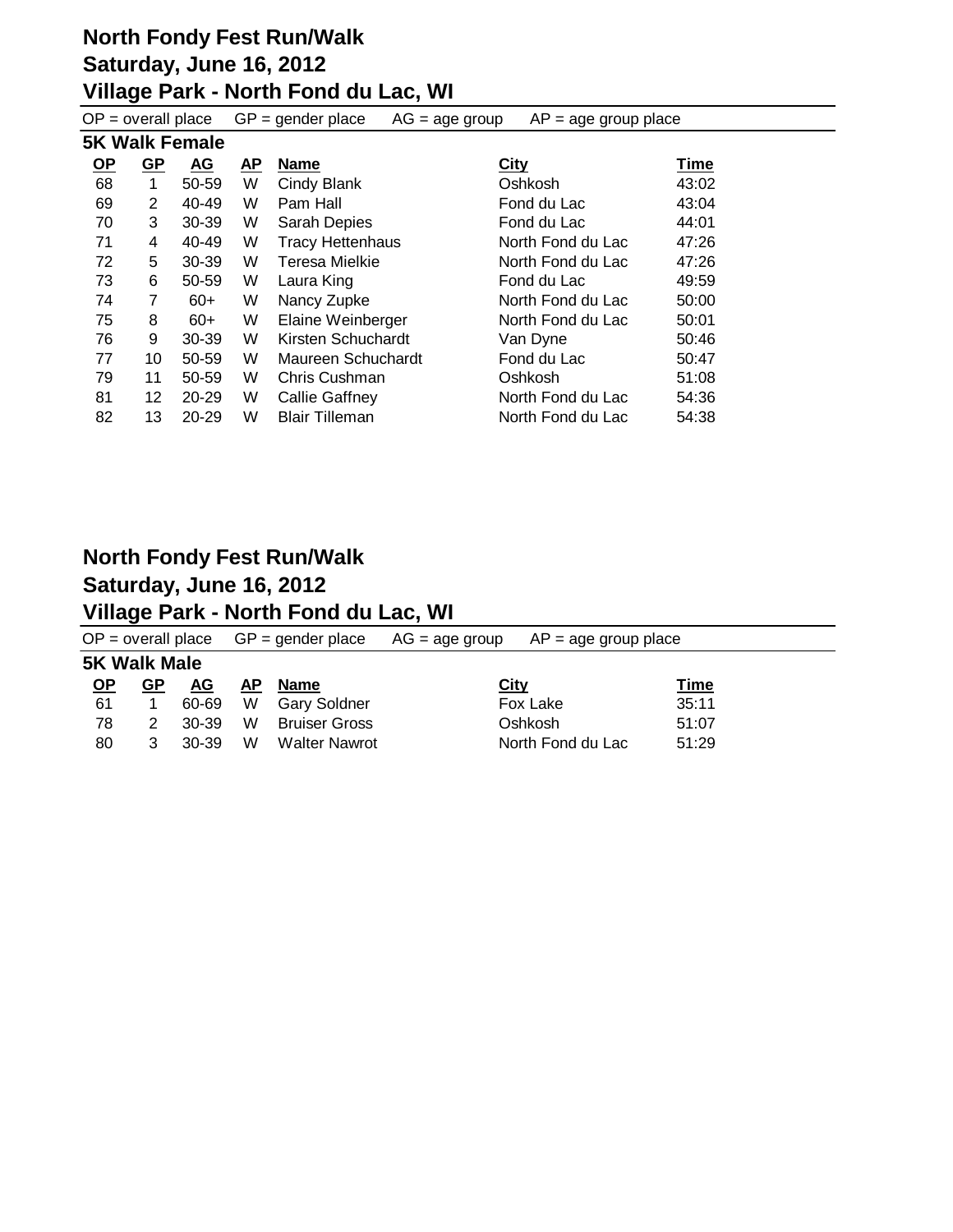# **North Fondy Fest Run/Walk**

## **Saturday, June 16, 2012**

#### **Village Park - North Fond du Lac, WI**

 $OP =$  overall place  $GP =$  gender place  $AG =$  age group  $AP =$  age group place

**1 Mile Kids Run 12 & Under Overall**

| $OP$           | $GP$              | <b>Name</b>             | <b>City</b>       | <b>Time</b> |
|----------------|-------------------|-------------------------|-------------------|-------------|
| 1              | $\mathbf 1$       | <b>Brennan Kulibert</b> | North Fond du Lac | 6:19        |
| $\overline{2}$ | 1                 | <b>Faith Peebles</b>    | North Fond du Lac | 6:32        |
| 3              | $\overline{2}$    | Michael Deschand        | Fond du Lac       | 6:54        |
| 4              | 3                 | Abraham Giebel          | North Fond du Lac | 6:56        |
| 5              | 4                 | Code Sabel              | Fond du Lac       | 7:03        |
| 6              | $\overline{2}$    | Anna Maramonte          | North Fond du Lac | 7:06        |
| $\overline{7}$ | 3                 | Hannah Stark            | North Fond du Lac | 7:07        |
| 8              | 5                 | <b>Noah Switz</b>       | North Fond du Lac | 7:11        |
| 9              | 6                 | Diesel Bosin            | Fond du Lac       | 7:13        |
| 10             | 7                 | <b>Brady Now</b>        | North Fond du Lac | 7:17        |
| 11             | 8                 | Samuel Busse            | Fond du Lac       | 7:20        |
| 12             | 4                 | Addison Woxland         | Fond du Lac       | 7:24        |
| 13             | 9                 | lan Sabel               | Fond du Lac       | 7:27        |
| 14             | 10                | <b>Nolan Starks</b>     | North Fond du Lac | 7:28        |
| 15             | 5                 | <b>Madison Hughes</b>   | Fond du Lac       | 7:32        |
| 16             | 11                | <b>Austin Hughes</b>    | Fond du Lac       | 7:34        |
| 17             | 6                 | Alexys Schneider        | Fond du Lac       | 8:09        |
| 18             | $12 \overline{ }$ | Wade Maramonte          | North Fond du Lac | 8:18        |
| 19             | $\overline{7}$    | Kyla Kulibert           | North Fond du Lac | 8:21        |
| 20             | 13                | <b>Benjamin Switz</b>   | North Fond du Lac | 8:36        |
| 21             | 8                 | Haddie Hughes           | Fond du Lac       | 8:41        |
| 22             | 9                 | <b>Holly Peterson</b>   | North Fond du Lac | 8:44        |
| 23             | 10                | Jamie Deschand          | Fond du Lac       | 9:11        |
| 24             | 14                | Jack Fox                | Oakfield          | 10:29       |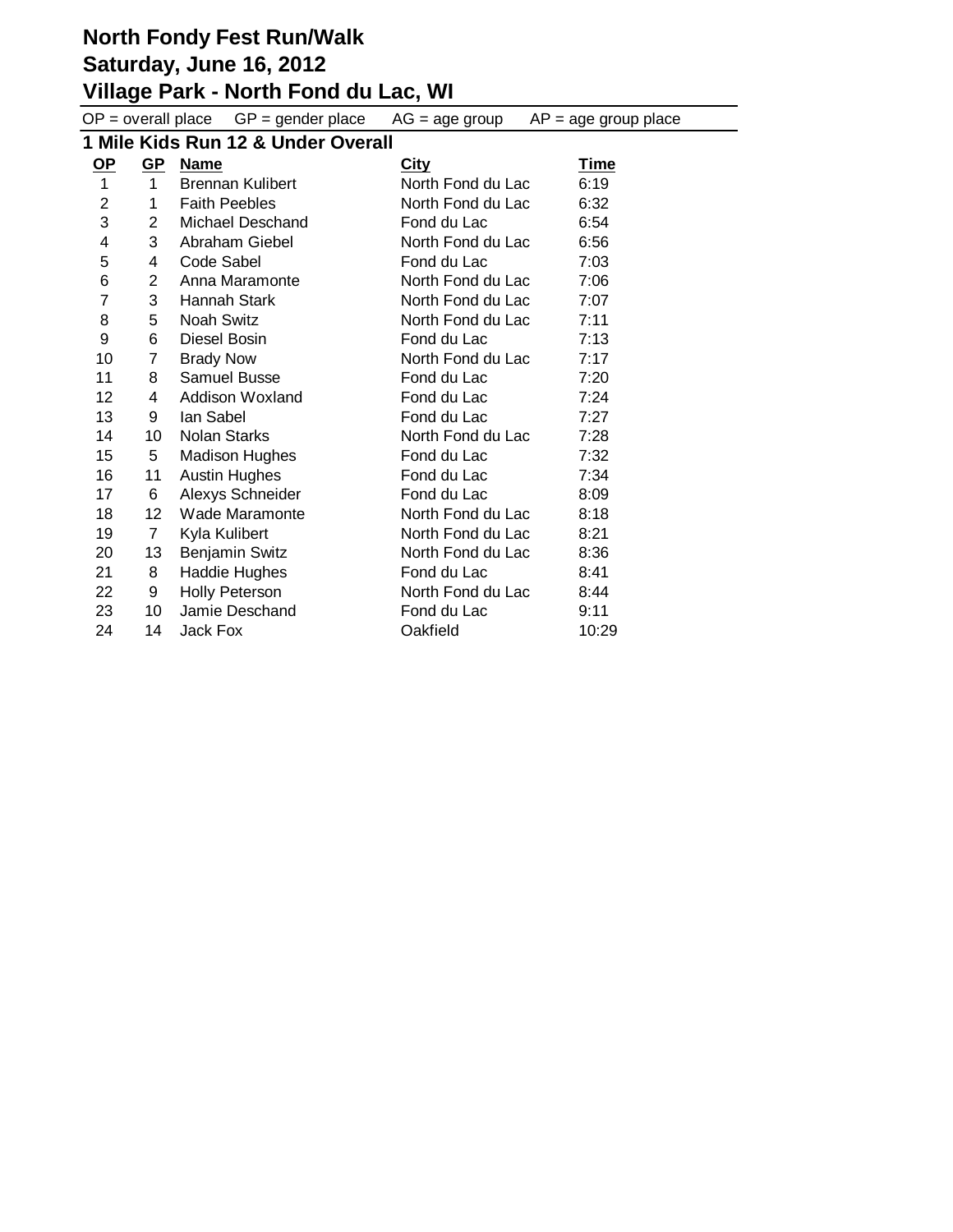#### **North Fondy Fest Run/Walk Saturday, June 16, 2012**

#### **Village Park - North Fond du Lac, WI**

 $OP =$  overall place  $GP =$  gender place  $AG =$  age group  $AP =$  age group place

#### **1 Mile Kids Run 12 & Under Female**

| $OP$ | GP | <b>Name</b>           | City              | Time |
|------|----|-----------------------|-------------------|------|
| 2    | 1  | <b>Faith Peebles</b>  | North Fond du Lac | 6:32 |
| 6    | 2  | Anna Maramonte        | North Fond du Lac | 7:06 |
| 7    | 3  | Hannah Stark          | North Fond du Lac | 7:07 |
| 12   | 4  | Addison Woxland       | Fond du Lac       | 7:24 |
| 15   | 5  | <b>Madison Hughes</b> | Fond du Lac       | 7:32 |
| 17   | 6  | Alexys Schneider      | Fond du Lac       | 8:09 |
| 19   | 7  | Kyla Kulibert         | North Fond du Lac | 8:21 |
| 21   | 8  | <b>Haddie Hughes</b>  | Fond du Lac       | 8:41 |
| 22   | 9  | <b>Holly Peterson</b> | North Fond du Lac | 8:44 |
| 23   | 10 | Jamie Deschand        | Fond du Lac       | 9:11 |

#### **North Fondy Fest Run/Walk Saturday, June 16, 2012 Village Park - North Fond du Lac, WI**

#### $OP =$  overall place  $GP =$  gender place  $AG =$  age group  $AP =$  age group place **1 Mile Kids Run 12 & Under Male OP GP Name City Time** 1 1 Brennan Kulibert North Fond du Lac 6:19 3 2 Michael Deschand Fond du Lac 6:54 4 3 Abraham Giebel North Fond du Lac 6:56 5 4 Code Sabel Fond du Lac 7:03 8 5 Noah Switz North Fond du Lac 7:11 9 6 Diesel Bosin Fond du Lac 7:13 10 7 Brady Now North Fond du Lac 7:17 11 8 Samuel Busse Fond du Lac 7:20 13 9 Ian Sabel **Fond du Lac** 7:27 14 10 Nolan Starks North Fond du Lac 7:28 16 11 Austin Hughes Fond du Lac 7:34 18 12 Wade Maramonte **North Fond du Lac** 8:18 20 13 Benjamin Switz North Fond du Lac 8:36 24 14 Jack Fox Oakfield 10:29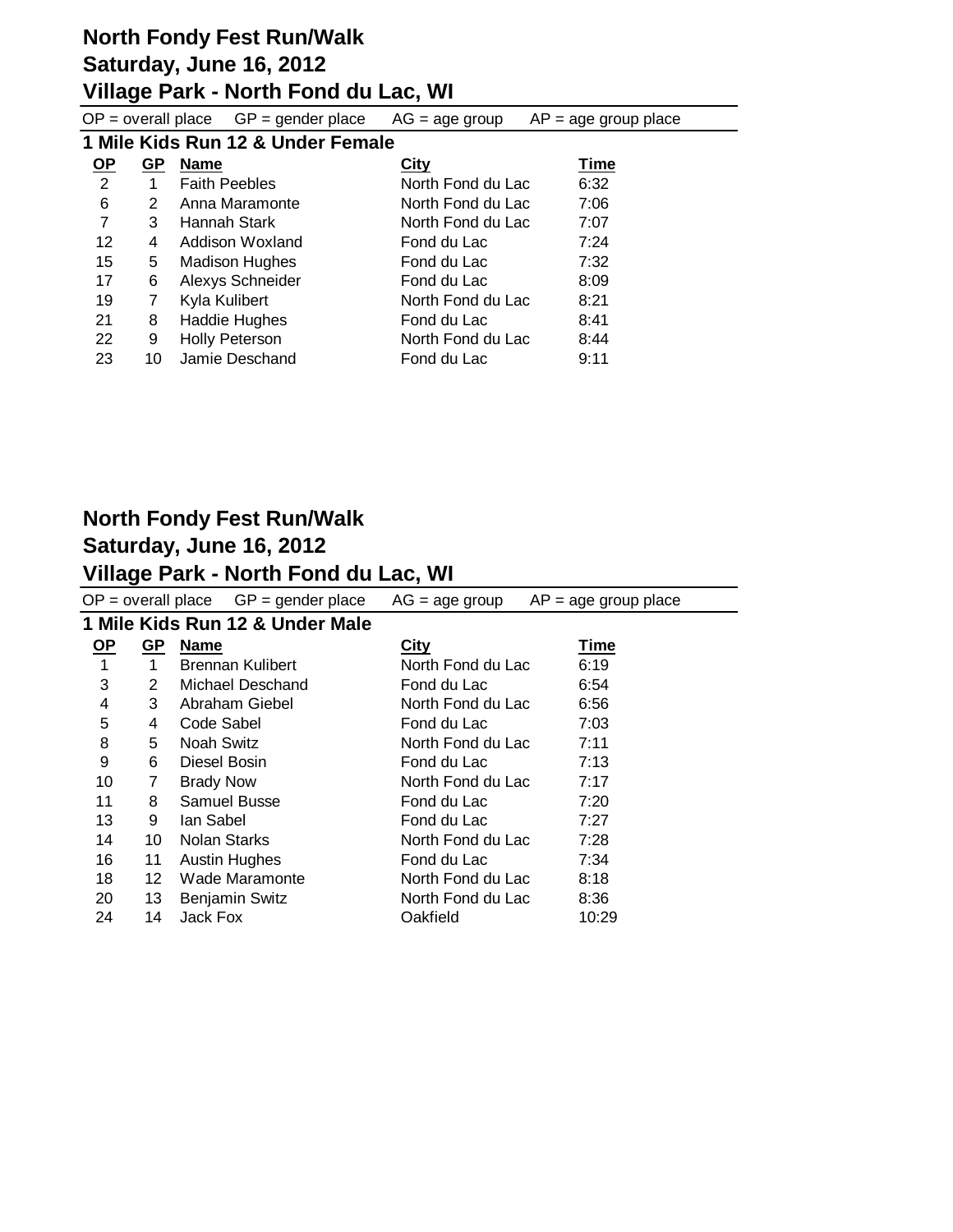# **North Fondy Fest Run/Walk**

# **Saturday, June 16, 2012**

#### **Village Park - North Fond du Lac, WI**

 $OP =$  overall place  $GP =$  gender place  $AG =$  age group  $AP =$  age group place

# **1/3 Mile Kids Run 7 & Under Overall**

| $\overline{OP}$ | GP             | <b>Name</b>           | <b>City</b>       | <b>Time</b> |
|-----------------|----------------|-----------------------|-------------------|-------------|
| 1               | 1              | Lucy Hughes           | Fond du Lac       | 2:32        |
| 2               | $\overline{2}$ | <b>Eleanor Dwyer</b>  | Fond du Lac       | 2:35        |
| 3               | 3              | Ella Oie              | North Fond du Lac | 2:40        |
| 4               | 1              | Abraham Maurer        | North Fond du Lac | 2:42        |
| 5               | 4              | Lily Fox              | Oakfield          | 2:45        |
| 6               | 5              | <b>Allison Now</b>    | North Fond du Lac | 3:10        |
| 7               | $\overline{2}$ | <b>Khalil Rebek</b>   | Fond du Lac       | 3:13        |
| 8               | 6              | <b>Violet Hughes</b>  | Fond du Lac       | 3:16        |
| 9               | 3              | Sawyer Immel          | Fond du Lac       | 3:22        |
| 10              | $\overline{7}$ | Leah Patterson        | North Fond du Lac | 3:33        |
| 11              | 8              | <b>Kieley Thorson</b> | North Fond du Lac | 3:55        |
| 12              | 4              | Ryan Beck             | Oshkosh           | 4:05        |
| 13              | 5              | Spencer Immel         | Fond du Lac       | 4:11        |
| 14              | 6              | Jaxon Sabel           | Fond du Lac       | 4:28        |
| 15              | 9              | Abby Mielke           | North Fond du Lac | 4:35        |